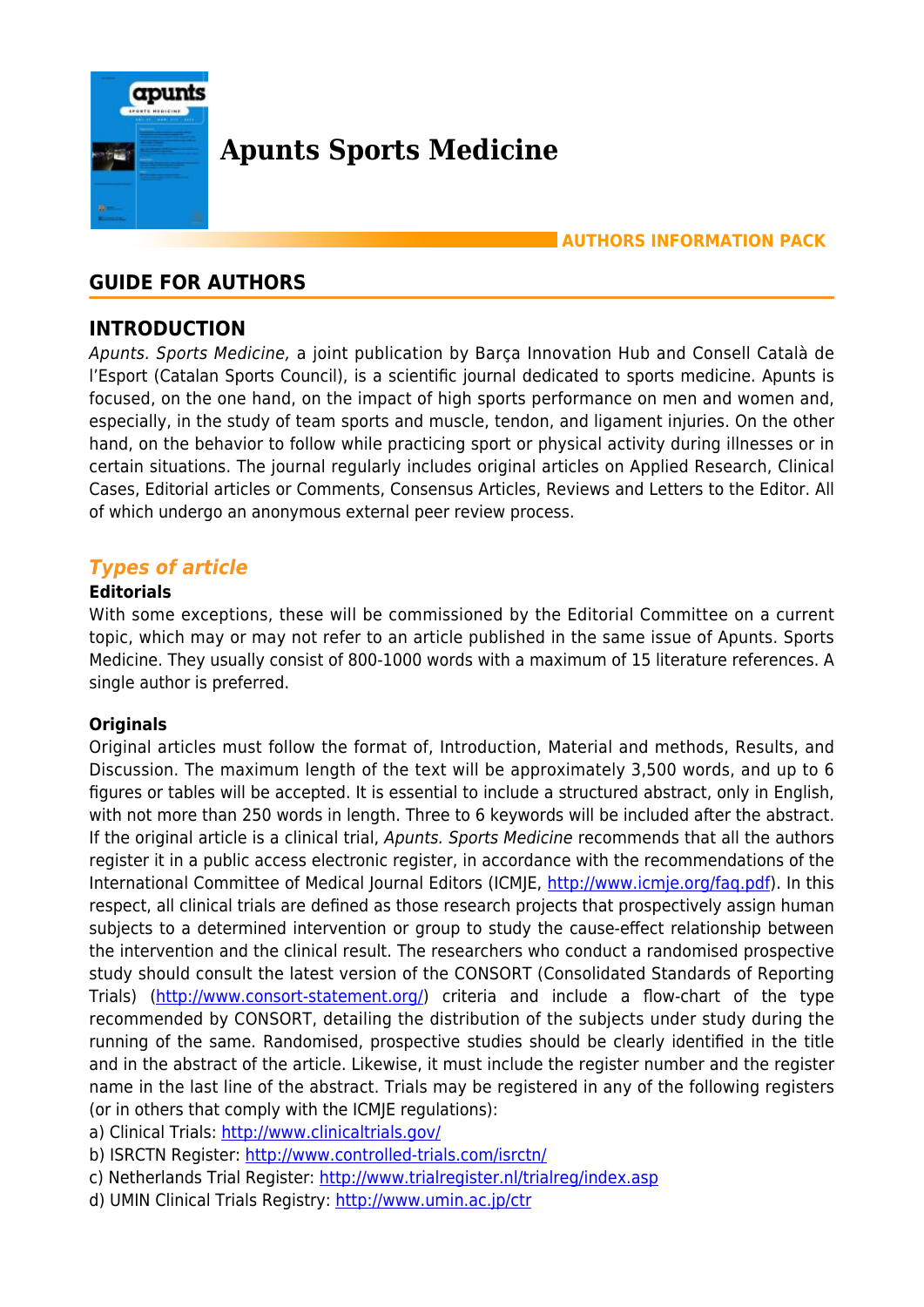#### **Reviews**

Apunts. Sports Medicine will give special priority to those review works that focus on current topics. The maximum length of the text will be approximately 4,500 words, and up to 6 figures and tables will be allowed. It is essential to include a non-structured abstract, only in English, which is no longer than 150 words. Three to 6 keywords will be included after the abstract. If the authors carry out a systematic review of the literature on a topic or a meta-analysis, they should adhere to the recommendations proposed by QUOROM (Quality of Reporting of Metaanalyses) (Moher D, Cook DJ, Eastwood S, Olkin I, Rennie D, Stroup DF, for the QUOROM Group. Improving the quality of reports of meta-analyses of randomised controlled trials: the QUOROM statement. Lancet. 1999;354:1896-900) ([www.consort-statement.org/QUOROM.pdf\)](http://www.consort-statement.org/QUOROM.pdf).

#### **Special Articles**

This section will include articles related to Sports Medicine, which due to their characteristics cannot be considered for the Originals or Reviews sections. The text length will be approximately 4500 words and up to 6 figures and tables will be allowed. It is essential to include a non-structured abstract, in Spanish or Catalan and English, which is no longer than 150 words. Three to 6 keywords will be included after the abstract.

#### **Clinical Cases**

Clinical Cases will be the description of one or more clinical experience cases that will show little known facts of part or all of the phenomenon in its application to sport. Case studies may be included in which new, exceptional aspects are described or which add important assessments. The maximum length will be approximately 900 words and must be structured into the following sections: Introduction, Presentation of the case, and Discussion. Two figures and two tables will be accepted. The bibliography must not exceed 15 references. It will include a non-structured abstract, only in English, which is no longer than 150 words. Three to 6 keywords will be included after the abstract

#### **Letters to the Editor**

The Editorial Committee encourages readers to submit objections or comments related to articles recently published in the Journal and, in some cases, on important articles published in other journals. This correspondence must contain interesting ideas and comments and must always be supported by scientific data and a maximum of ten literature references. Whenever possible the reply letter from the authors of the article commented on will be published at the same time. It will contain a maximum of 450 words. There will be a maximum number of four authors.

# *Contact details for submission*

Please, submit your article via<https://www.editorialmanager.com/APUNTS/>

# *Language*

Apunts. Sports Medicine accepts articles only in English. However, the article can be sent in Spanish or Catalan while the article is being reviewed, but, once accepted, the author must send it in English, and the article in the original language (Spanish or Catalan) will be included at the end of the article as "Additional Material" in pdf with Word format.

Articles published in Apunts. Sports Medicine are summarised and indexed in Emerging Sources Citation Index (ESCI), Scopus, ScienceDirect, Heracles, EMBASE/Excerpta Medica, EMCARE, Dialnet, IBECS, E-revist@s, Sportdiscus and Latindex.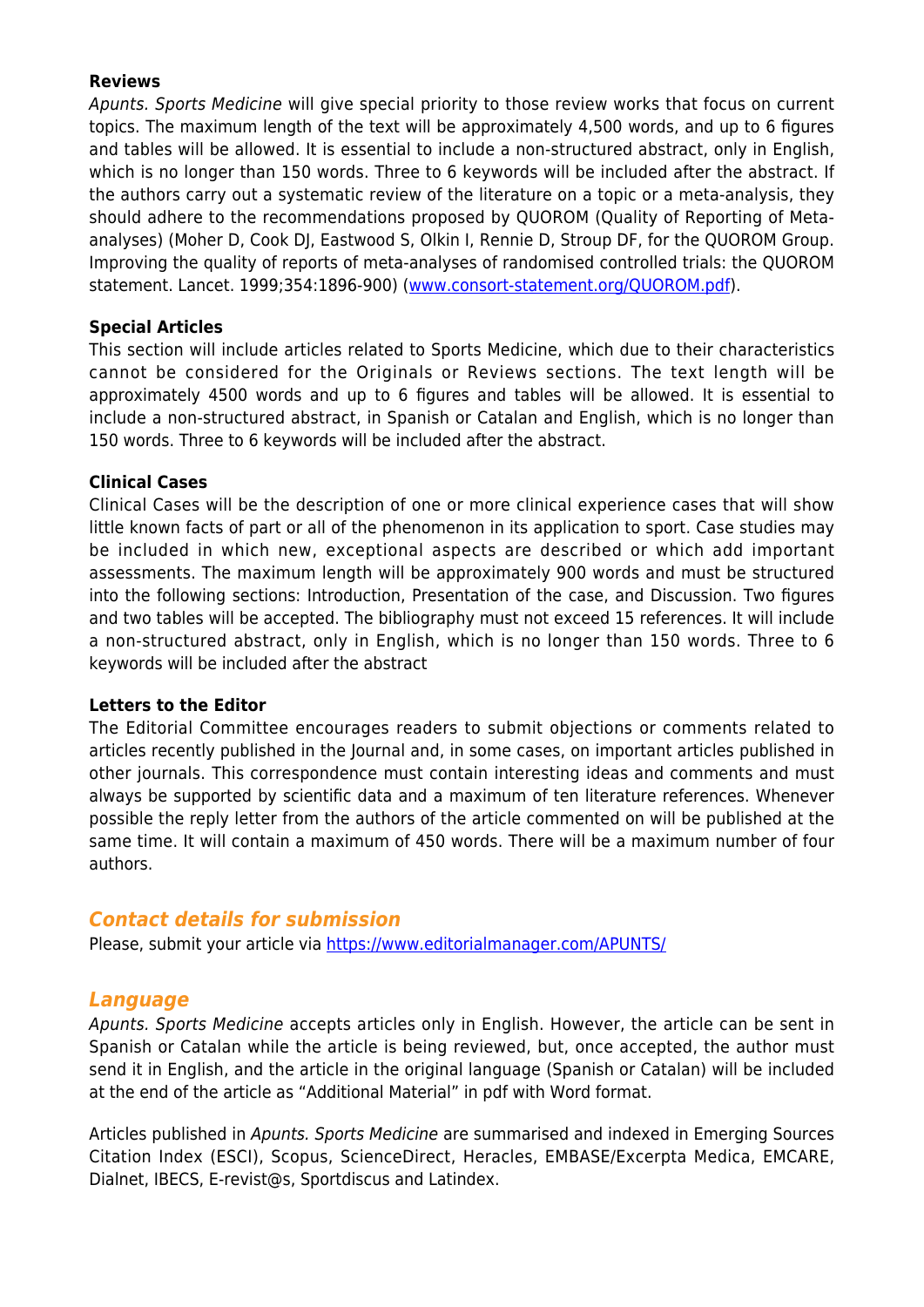# *Submission checklist*

You can use this list to carry out a final check of your submission before you send it to the journal for review. Please check the relevant section in this Guide for Authors for more details.

#### **Ensure that the following items are present:**

First page:

- One author has been designated as the corresponding author with contact details (postal address, E-mail address).
- All necessary files have been uploaded.

#### Anonymous manuscript:

- Include keywords.
- All figures (include relevant captions).
- All tables (including titles, description, footnotes).
- Ensure all figure and table citations in the text match the files provided.
- Indicate clearly if color should be used for any figures in print.

#### Further considerations:

- The manuscript has been 'spell checked' and 'grammar checked'.
- All references mentioned in the Reference List are cited in the text, and vice versa.
- **Permission has been obtained for use of copyrighted material from other sources (including the Internet).**
- A competing interests statement is provided, even if the authors have no competing interests to declare.
- Journal policies detailed in this quide have been reviewed.
- Referee suggestions and contact details provided, based on journal requirements.

For further information, visit our [Publishing Support Center.](https://service.elsevier.com/app/home/supporthub/publishing/)

# **BEFORE YOU BEGIN**

# *Ethics in publishing*

Please see our information pages on [Ethics in publishing](https://www.elsevier.com/about/policies/publishing-ethics) and [Ethical guidelines for journal](https://www.elsevier.com/authors/journal-authors/policies-and-ethics) [publication](https://www.elsevier.com/authors/journal-authors/policies-and-ethics).

# *Studies in humans and animals*

If the work involves the use of human subjects, the author should ensure that the work described has been carried out in accordance with [The Code of Ethics of the World Medical](https://www.wma.net/policies-post/wma-declaration-of-helsinki-ethical-principles-for-medical-research-involving-human-subjects/) **[Association](https://www.wma.net/policies-post/wma-declaration-of-helsinki-ethical-principles-for-medical-research-involving-human-subjects/) (Declaration of Helsinki) for experiments involving humans. The manuscript should** be in line with the [Recommendations for the Conduct, Reporting, Editing and Publication of](http://www.icmje.org/recommendations) [Scholarly Work in Medical Journals](http://www.icmje.org/recommendations) and aim for the inclusion of representative human populations (sex, age and ethnicity) as per those recommendations. The terms [sex and gender](https://www.who.int/gender-equity-rights/understanding/gender-definition/en/) should be used correctly.

Authors should include a statement in the manuscript that informed consent was obtained for experimentation with human subjects. The privacy rights of human subjects must always be observed.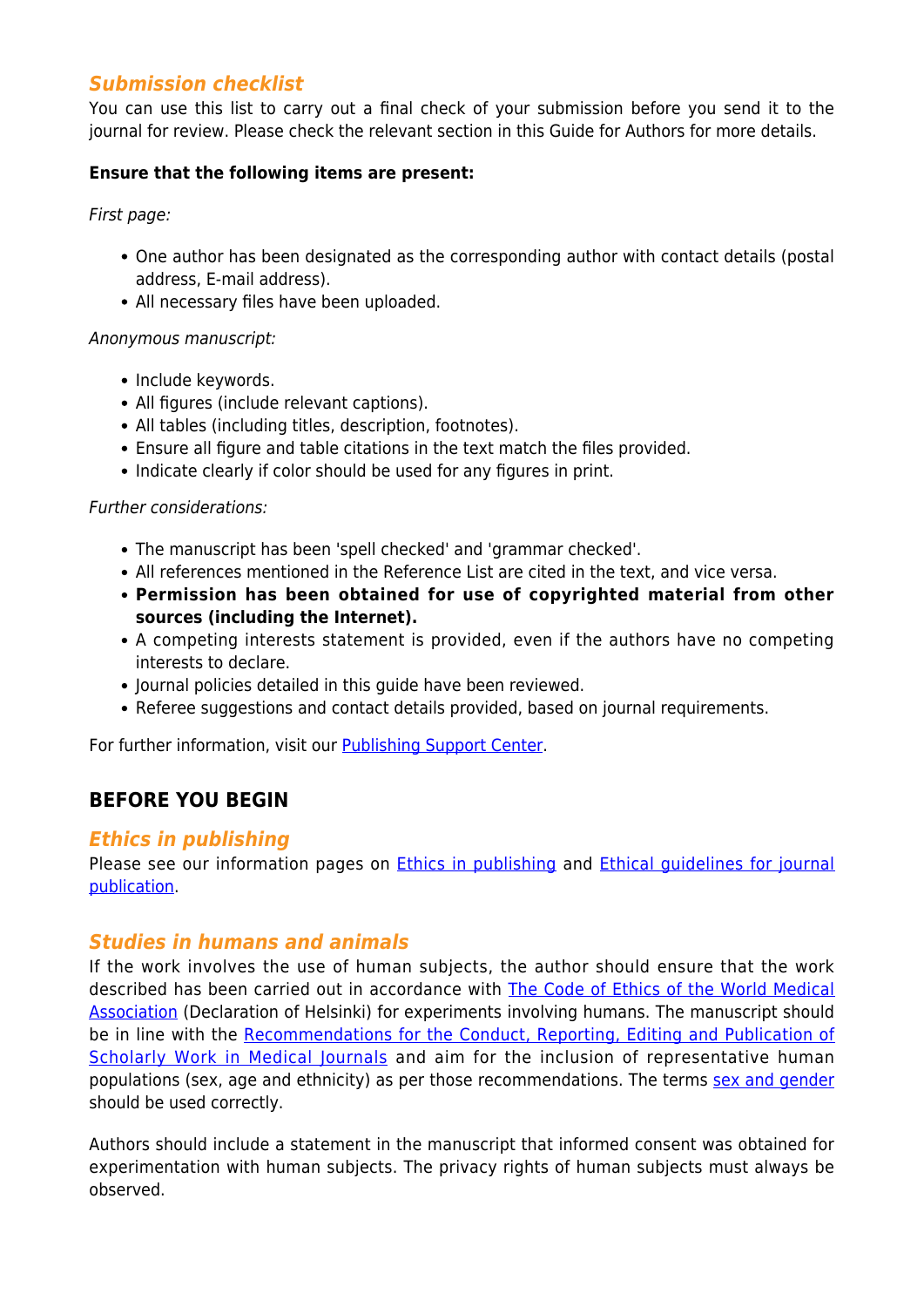All animal experiments should comply with the [ARRIVE guidelines](https://www.nc3rs.org.uk/arrive-guidelines) and should be carried out in accordance with the U.K. Animals (Scientific Procedures) Act, 1986 and associated guidelines, [EU Directive 2010/63/EU for animal experiments,](https://ec.europa.eu/environment/chemicals/lab_animals/legislation_en.htm) or the National Institutes of Health guide for the care and use of Laboratory animals (NIH Publications No. 8023, revised 1978) and the authors should clearly indicate in the manuscript that such guidelines have been followed. The sex of animals must be indicated, and where appropriate, the influence (or association) of sex on the results of the study.

#### *Informed consent and patient details*

Studies on patients or volunteers require ethics committee approval and informed consent, which should be documented in the paper. Appropriate consents, permissions and releases must be obtained where an author wishes to include case details or other personal information or images of patients and any other individuals in an Elsevier publication. Written consents must be retained by the author but copies should not be provided to the journal. Only if specifically requested by the journal in exceptional circumstances (for example if a legal issue arises) the author must provide copies of the consents or evidence that such consents have been obtained. For more information, please review the **[Elsevier Policy on the Use of Images or](https://www.elsevier.com/about/policies/patient-consent)** [Personal Information of Patients or other Individuals](https://www.elsevier.com/about/policies/patient-consent). Unless you have written permission from the patient (or, where applicable, the next of kin), the personal details of any patient included in any part of the article and in any supplementary materials (including all illustrations and videos) must be removed before submission.

#### *Declaration of interest*

All authors must disclose any financial and personal relationships with other people or organizations that could inappropriately influence (bias) their work. Examples of potential competing interests include employment, consultancies, stock ownership, honoraria, paid expert testimony, patent applications/registrations, and grants or other funding. Authors must disclose any interests in two places: 1. A summary declaration of interest statement in the title page file (if double-blind) or the manuscript file (if single-blind). If there are no interests to declare then please state this: 'Declarations of interest: none'. This summary statement will be ultimately published if the article is accepted. 2. Detailed disclosures as part of a separate Declaration of Interest form, which forms part of the journal's official records. It is important for potential interests to be declared in both places and that the information matches. [More](https://service.elsevier.com/app/answers/detail/a_id/286/supporthub/publishing) [information.](https://service.elsevier.com/app/answers/detail/a_id/286/supporthub/publishing)

# *Submission declaration and verification*

Submission of an article implies that the work described has not been published previously (except in the form of an abstract or as part of a published lecture or academic thesis, see '[Multiple, redundant or concurrent publication](http://www.elsevier.com/authors/journal-authors/policies-and-ethics)' section of our ethics policy for more information), that it is not under consideration for publication elsewhere, that its publication is approved by all authors and tacitly or explicitly by the responsible authorities where the work was carried out, and that, if accepted, it will not be published elsewhere in the same form, in English or in any other language, including electronically without the written consent of the copyright-holder. To verify originality, your article may be checked by the originality detection service [Crossref](https://www.elsevier.com/editors/perk/plagiarism-complaints/plagiarism-detection) [Similarity Check.](https://www.elsevier.com/editors/perk/plagiarism-complaints/plagiarism-detection)

# **Preprints**

Please note that [preprints](https://www.elsevier.com/about/policies/sharing/preprint) can be shared anywhere at any time, in line with Elsevier's [sharing](https://www.elsevier.com/about/policies/sharing) [policy](https://www.elsevier.com/about/policies/sharing). Sharing your preprints e.g. on a preprint server will not count as prior publication (see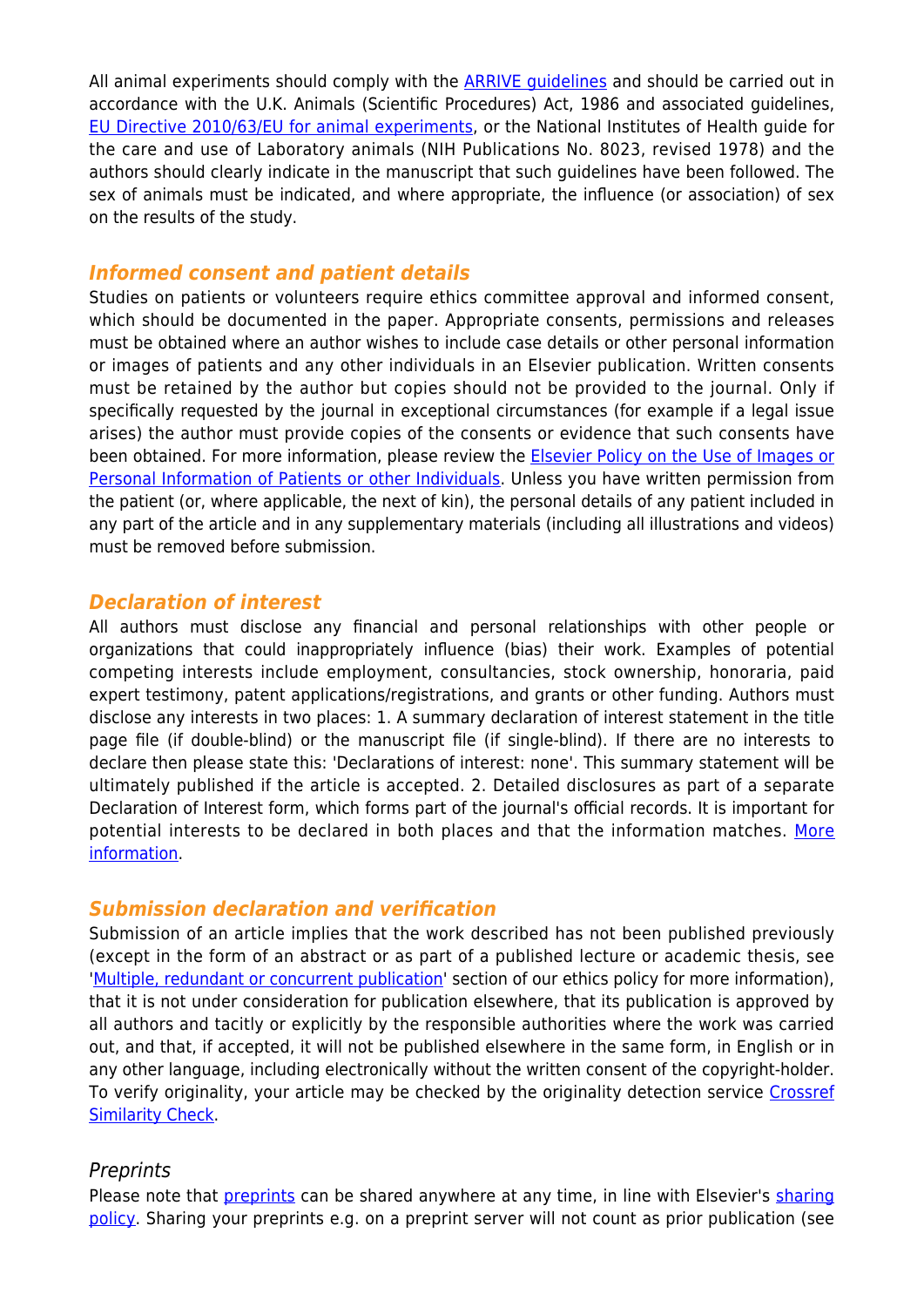'[Multiple, redundant or concurrent publication](https://www.elsevier.com/authors/journal-authors/policies-and-ethics)' for more information).

# *Use of inclusive language*

Inclusive language acknowledges diversity, conveys respect to all people, is sensitive to differences, and promotes equal opportunities. Content should make no assumptions about the beliefs or commitments of any reader; contain nothing which might imply that one individual is superior to another on the grounds of age, gender, race, ethnicity, culture, sexual orientation, disability or health condition; and use inclusive language throughout. Authors should ensure that writing is free from stereotypes, slang, reference to dominant culture and/or cultural assumptions. We advise to seek gender neutrality by using plural nouns ("clinicians, patients/clients") as default/wherever possible to avoid using "he, she," or "he/she." We recommend avoiding the use of descriptors that refer to personal attributes such as age, gender, race, ethnicity, culture, sexual orientation, disability or health condition unless they are relevant and valid. These guidelines are meant as a point of reference to help identify appropriate language but are by no means exhaustive or definitive.

# *Authorship*

All authors should have made substantial contributions to all of the following: (1) the conception and design of the study, or acquisition of data, or analysis and interpretation of data, (2) drafting the article or revising it critically for important intellectual content, (3) final approval of the version to be submitted.

# *Changes to authorship*

Authors are expected to consider carefully the list and order of authors **before** submitting their manuscript and provide the definitive list of authors at the time of the original submission. Any addition, deletion or rearrangement of author names in the authorship list should be made only **before** the manuscript has been accepted and only if approved by the journal Editor. To request such a change, the Editor must receive the following from the **corresponding author**: (a) the reason for the change in author list and (b) written confirmation (e-mail, letter) from all authors that they agree with the addition, removal or rearrangement. In the case of addition or removal of authors, this includes confirmation from the author being added or removed.

Only in exceptional circumstances will the Editor consider the addition, deletion or rearrangement of authors **after** the manuscript has been accepted. While the Editor considers the request, publication of the manuscript will be suspended. If the manuscript has already been published in an online issue, any requests approved by the Editor will result in a corrigendum.

# *Clinical trial results*

In line with the position of the International Committee of Medical Journal Editors, the journal will not consider results posted in the same clinical trials registry in which primary registration resides to be prior publication if the results posted are presented in the form of a brief structured (less than 500 words) abstract or table. However, divulging results in other circumstances (e.g., investors' meetings) is discouraged and may jeopardise consideration of the manuscript. Authors should fully disclose all posting in registries of results of the same or closely related work.

# Reporting clinical trials

Randomized controlled trials should be presented according to the CONSORT guidelines. At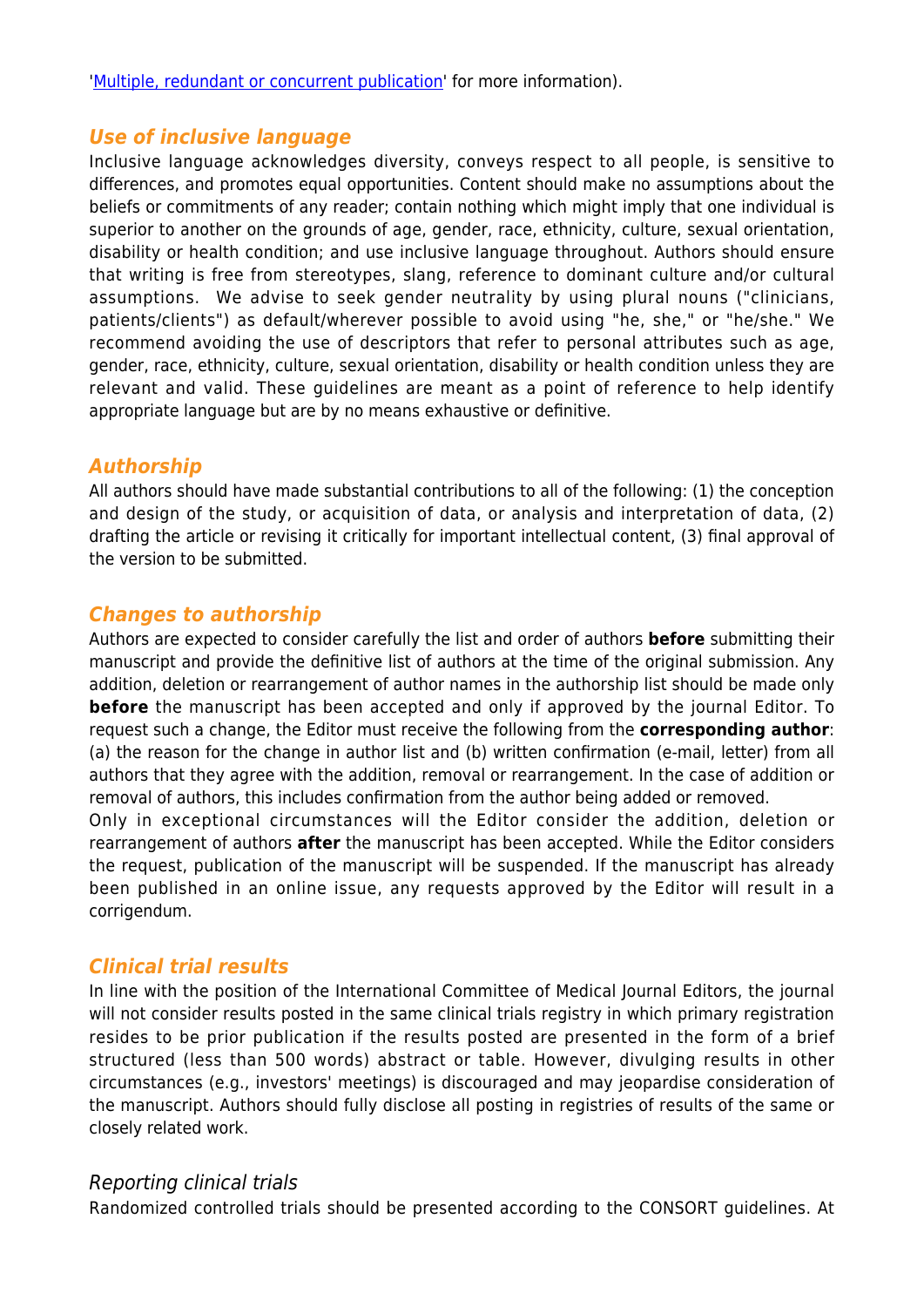manuscript submission, authors must provide the CONSORT checklist accompanied by a flow diagram that illustrates the progress of patients through the trial, including recruitment, enrollment, randomization, withdrawal and completion, and a detailed description of the randomization procedure. The [CONSORT checklist and template flow diagram](http://www.consort-statement.org) are available online.

# Registration of clinical trials

Registration in a public trials registry is a condition for publication of clinical trials in this journal in accordance with [International Committee of Medical Journal Editors](http://www.icmje.org) recommendations. Trials must register at or before the onset of patient enrolment. The clinical trial registration number should be included at the end of the abstract of the article. A clinical trial is defined as any research study that prospectively assigns human participants or groups of humans to one or more health-related interventions to evaluate the effects of health outcomes. Health-related interventions include any intervention used to modify a biomedical or health-related outcome (for example drugs, surgical procedures, devices, behavioural treatments, dietary interventions, and process-of-care changes). Health outcomes include any biomedical or health-related measures obtained in patients or participants, including pharmacokinetic measures and adverse events. Purely observational studies (those in which the assignment of the medical intervention is not at the discretion of the investigator) will not require registration.

# *Copyright*

Upon acceptance of an article, authors will be asked to complete a 'Journal Publishing Agreement' (see [more information](https://www.elsevier.com/about/policies/copyright) on this). An e-mail will be sent to the corresponding author confirming receipt of the manuscript together with a 'Journal Publishing Agreement' form or a link to the online version of this agreement.

#### **Author rights**

As an author you (or your employer or institution) have certain rights to reuse your work. [More](https://www.elsevier.com/about/policies/copyright) [information.](https://www.elsevier.com/about/policies/copyright)

# Elsevier supports responsible sharing

Find out how you can [share your research](https://www.elsevier.com/authors/journal-authors/submit-your-paper/sharing-and-promoting-your-article) published in Elsevier journals.

# *Role of the funding source*

You are requested to identify who provided financial support for the conduct of the research and/or preparation of the article and to briefly describe the role of the sponsor(s), if any, in study design; in the collection, analysis and interpretation of data; in the writing of the report; and in the decision to submit the article for publication. If the funding source(s) had no such involvement then it is recommended to state this.

# *Open Access*

Please visit our Open Access page [\(https://www.elsevier.com/journals/apunts-sports-medicine/2666-5069/open-access-information\)](https://www.elsevier.com/journals/apunts-sports-medicine/2666-5069/open-access-information) for more information.

# *Elsevier Researcher Academy*

[Researcher Academy](https://researcheracademy.elsevier.com/) is a free e-learning platform designed to support early and mid-career researchers throughout their research journey. The "Learn" environment at Researcher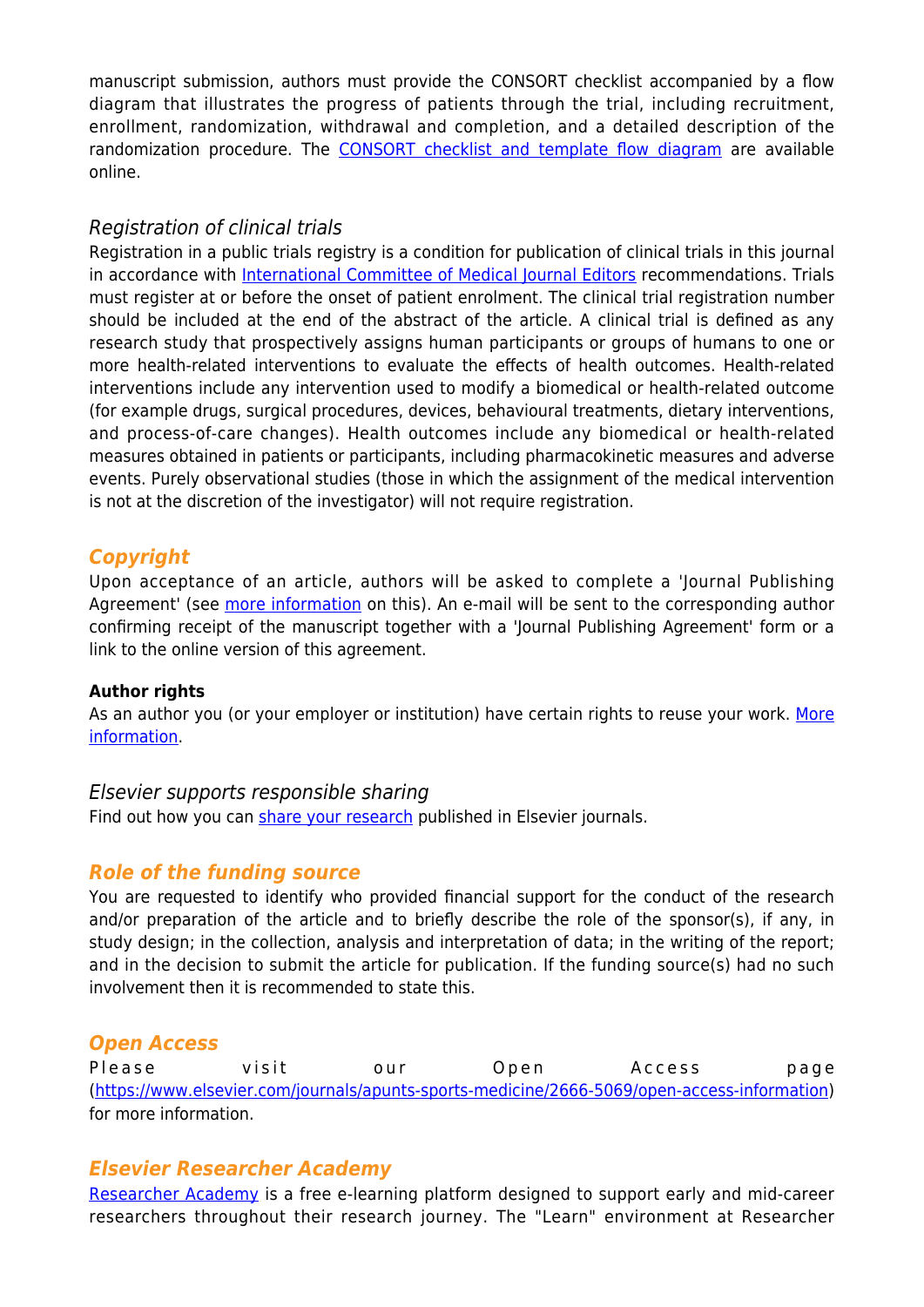Academy offers several interactive modules, webinars, downloadable guides and resources to guide you through the process of writing for research and going through peer review. Feel free to use these free resources to improve your submission and navigate the publication process with ease.

# *Language (usage and editing services)*

Please write your text in good English (American or British usage is accepted, but not a mixture of these). Authors who feel their English language manuscript may require editing to eliminate possible grammatical or spelling errors and to conform to correct scientific English may wish to use the [English Language Editing service](https://webshop.elsevier.com/language-editing-services/language-editing/) available from Elsevier's Author Services.

# *Submission*

Our online submission system guides you stepwise through the process of entering your article details and uploading your files. The system converts your article files to a single PDF file used in the peer-review process. Editable files (e.g., Word, LaTeX) are required to typeset your article for final publication. All correspondence, including notification of the Editor's decision and requests for revision, is sent by e-mail.

# Submit your article

Please submit your article via<https://www.editorialmanager.com/APUNTS/>

#### Referees

Please submit the names and institutional e-mail addresses of several potential referees. For more details, visit our **Support site**. Note that the editor retains the sole right to decide whether or not the suggested reviewers are used.

# **PREPARATION**

#### *Peer review*

This journal operates a double anonymized review process. All contributions will be initially assessed by the editor for suitability for the journal. Papers deemed suitable are then typically sent to a minimum of two independent expert reviewers to assess the scientific quality of the paper. The Editor is responsible for the final decision regarding acceptance or rejection of articles. The Editor's decision is final. Editors are not involved in decisions about papers which they have written themselves or have been written by family members or colleagues or which relate to products or services in which the editor has an interest. Any such submission is subject to all of the journal's usual procedures, with peer review handled independently of the relevant editor and their research groups. [More information on types of peer review](http://www.elsevier.com/reviewers/what-is-peer-review).

# *Double-blind review*

This journal uses double-anonymized review, which means the identities of the authors are concealed from the reviewers, and vice versa. [More information](http://www.elsevier.com/reviewers/what-is-peer-review) is available on our website. To facilitate this, please include the following separately:

Title page (with author details): This should include the title, authors' names affiliations, acknowledgements and any Declaration of Interest statement, and a complete address for the corresponding author including an e-mail address.

Anonymized manuscript (no author details): The main body of the paper (including the references, figures, tables and any acknowledgements) should not include any identifying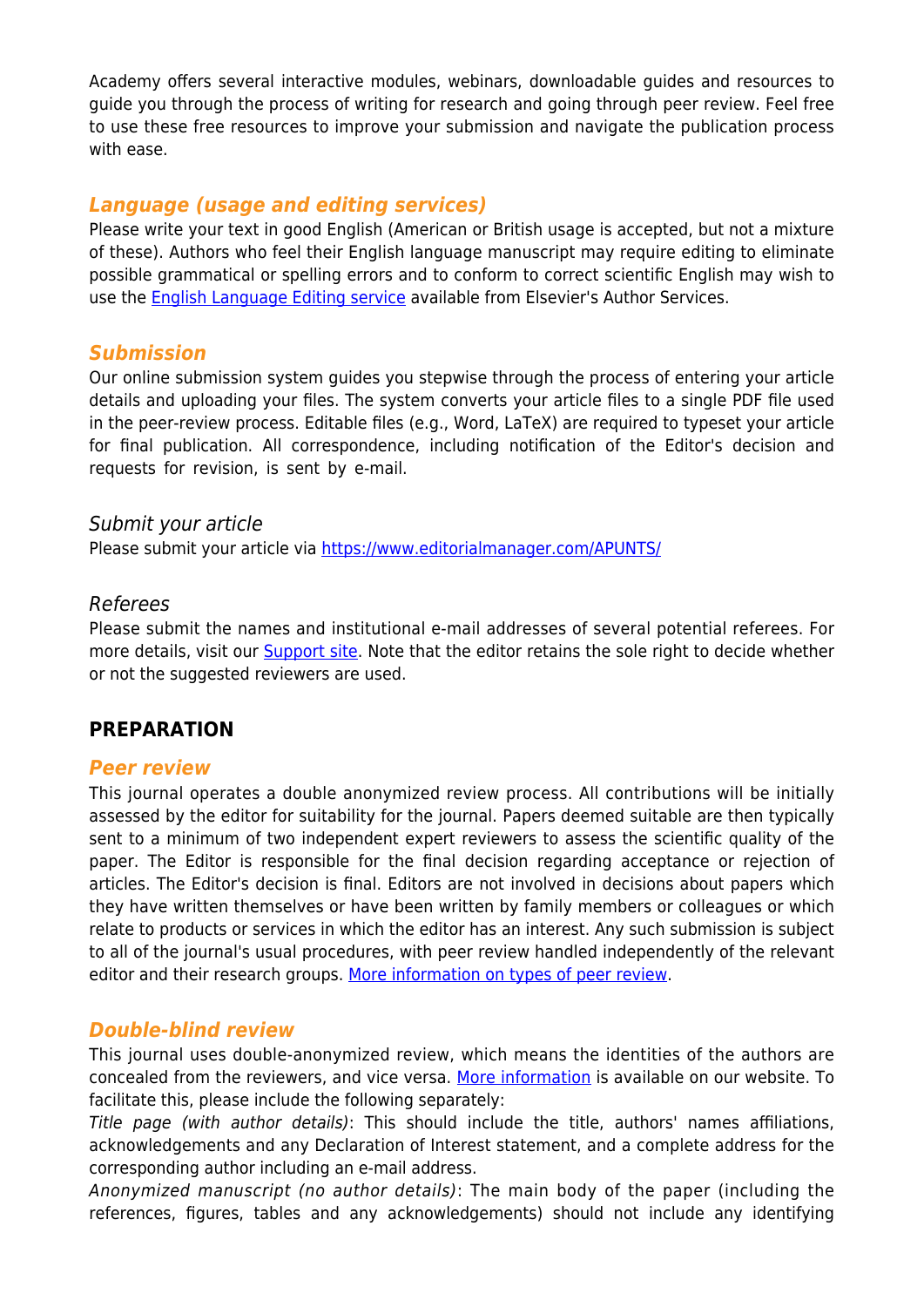information, such as the authors' names or affiliations.

#### Use of word processing software

It is important that the file be saved in the native format of the word processor used. The text should be in single-column format. Keep the layout of the text as simple as possible. Most formatting codes will be removed and replaced on processing the article. In particular, do not use the word processor's options to justify text or to hyphenate words. However, do use bold face, italics, subscripts, superscripts etc. When preparing tables, if you are using a table grid, use only one grid for each individual table and not a grid for each row. If no grid is used, use tabs, not spaces, to align columns. The electronic text should be prepared in a way very similar to that of conventional manuscripts (see also the [Guide to Publishing with Elsevier](https://www.elsevier.com/authors/journal-authors/submit-your-paper)). Note that source files of figures, tables and text graphics will be required whether or not you embed your figures in the text. See also the section on Electronic artwork.

To avoid unnecessary errors you are strongly advised to use the 'spell-check' and 'grammarcheck' functions of your word processor.

# *Article structure*

#### Subdivision - unnumbered sections

Divide your article into clearly defined sections. Each subsection is given a brief heading. Each heading should appear on its own separate line. Subsections should be used as much as possible when cross-referencing text: refer to the subsection by heading as opposed to simply 'the text'.

#### Introduction

It will be brief and must only provide the necessary explanation in order that the reader can understand the text that follows. It must not contain figures or tables. It must clearly express the aim(s) of the work in the last paragraph.

# Material and methods

The first paragraph of the material and methods section must mention the design type (experimental, clinical, retrospective, prospective, observational, clinical trial, controlled or not, etc.) and the study setting (multicentre or not, type of centre, etc.). The methods and procedures used must be set out with sufficient detail in order to allow other researchers to reproduce the research. In clinical trials, details will be given of the randomisation method. Furthermore, the method used to calculate sample size must be specified, as well as the main variable of the study and an explanation of its calculation. The methodology used in the statistical analysis must be explained. Whenever it is intended to publish a very uncommon observation, the literature search method, the keywords used, years covered, and the date of updating must be specified in the text. When experiments on humans are presented, it must indicate whether the procedures that were followed were in accordance with the ethical guidelines of the Committee responsible for human experimentation (institutional or regional) and with the principles of the Helsinki Declaration of 1975, revised in 1983 and available at [http://www.wma.net/e/policy/b3.htm.](http://www.wma.net/e/policy/b3.htm) A photocopy of the approval by the corresponding Ethics Committee will be provided. When animal experiments are performed, it must mention whether the European Community guidelines on animal research were followed.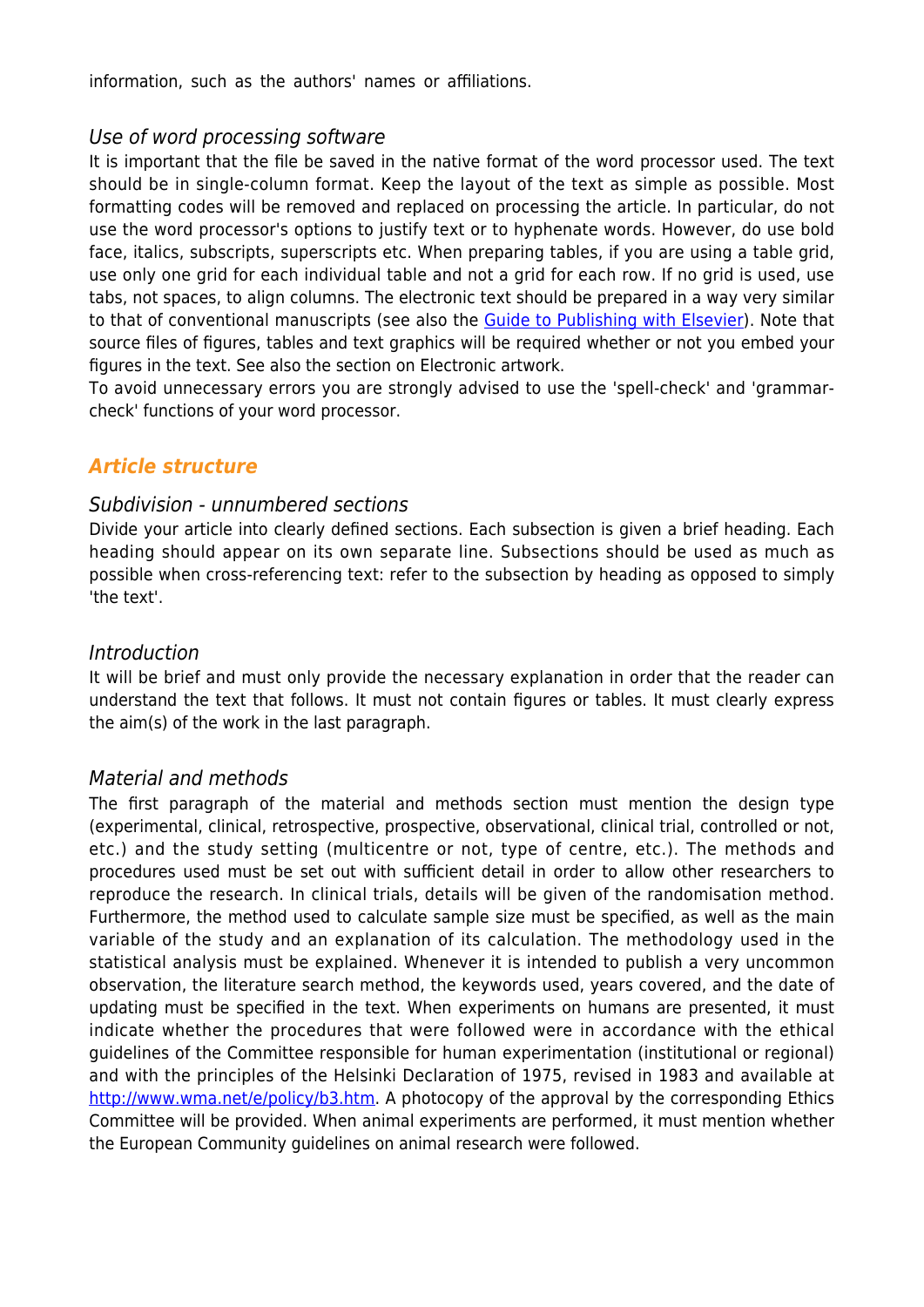# Results

The observations made with the material and methods used are set out, not interpreted. These data will be shown in a logical sequence and may be expressed in detail in the text or with the addition of tables and figures, but the tables and figures data must not be used repeatedly in the text.

#### Discussion

The authors must express their own opinions on the subject without repeating the data provided in the Introduction and Results in detail. They will highlight here: 1) the significance of the practical application of the results; 2) the considerations on a possible inconsistency of the methodology and the reasons why the results could be valid; 3) the relationship with similar publications and a comparison between the areas of agreement and disagreement, and 4) the indications and directions for future studies, expounding new hypotheses when these are justified, clearly labelling them as such. Emphasis should be made on novel and important aspects of the study and the conclusions

they obtained.

# Appendices

If there is more than one appendix, they should be identified as A, B, etc. Formulae and equations in appendices should be given separate numbering: Eq. (A.1), Eq. (A.2), etc.; in a subsequent appendix, Eq. (B.1) and so on. Similarly for tables and figures: Table A.1; Fig. A.1, etc.

# *Essential title page information*

• *Title***.** Concise and informative. Titles are often used in information-retrieval systems. Avoid abbreviations and formulae where possible.

• *Author names and affiliations***.** Please clearly indicate the given name(s) and family name(s) of each author and check that all names are accurately spelled. You can add your name between parentheses in your own script behind the English transliteration. Present the authors' affiliation addresses (where the actual work was done) below the names. Indicate all affiliations with a lower-case superscript letter immediately after the author's name and in front of the appropriate address. Provide the full postal address of each affiliation, including the country name and, if available, the e-mail address of each author.

• *Corresponding author***.** Clearly indicate who will handle correspondence at all stages of refereeing and publication, also post-publication. This responsibility includes answering any future queries about Methodology and Materials. **Ensure that the e-mail address is given and that contact details are kept up to date by the corresponding author.**

• *Present/permanent address***.** If an author has moved since the work described in the article was done, or was visiting at the time, a 'Present address' (or 'Permanent address') may be indicated as a footnote to that author's name. The address at which the author actually did the work must be retained as the main, affiliation address. Superscript Arabic numerals are used for such footnotes.

# *Structured abstract*

It is one of the fundamental sections of the article, as through this, the basic information of the study is obtained in the bibliographic indexes. In Apunts. Sports Medicine it must contain a maximum of 250 words, and must be structured into four parts: Introduction, which will indicate the aims of the study; Material and methods, which will describe, the patient series, the laboratory materials and other methods used, the nature of the study (randomised,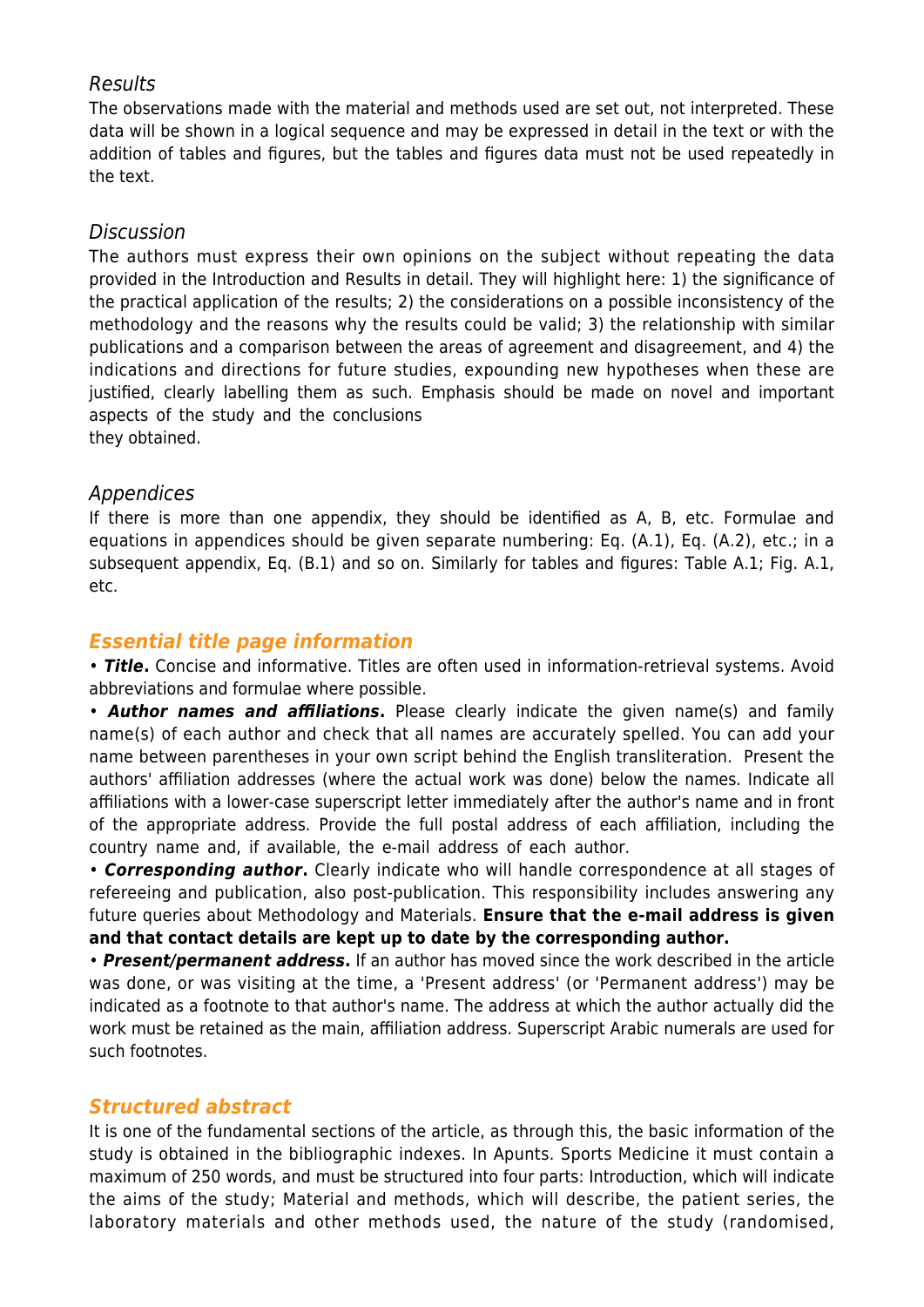retrospective, experimental, etc.), Results, which will include basic data with numeric values and their statistical signifi cance; and Conclusions, where it will succinctly point out the main conclusions of the study. In Reviews, Special Articles and Clinical Cases, the abstract must not be structured, but must be equally informative on its content. Abbreviations will be avoided in the Abstract. After the abstract, the authors must specify, and identify as such, 3 to 6 keywords that will help to index the article in databases. The terms in the "Medical Subject Headings" (MeSH Terms) of Index Medicus should be used, which can be consulted and downloaded at [http://www.nlm.nih.gov/mesh/.](http://www.nlm.nih.gov/mesh/)

# *Keywords*

Immediately after the abstract, provide a maximum of 6 keywords, using British spelling and avoiding general and plural terms and multiple concepts (avoid, for example, 'and', 'of'). Be sparing with abbreviations: only abbreviations firmly established in the field may be eligible. These keywords will be used for indexing purposes.

# Abbreviations

Define abbreviations that are not standard in this field in a footnote to be placed on the first page of the article. Such abbreviations that are unavoidable in the abstract must be defined at their first mention there, as well as in the footnote. Ensure consistency of abbreviations throughout the article.

# Acknowledgements

Where necessary it will mention the people (whose intellectual contribution does not justify being included as an author), centres or bodies that may have collaborated or supported the carrying out of the work. If there are commercial implications they must also be mentioned in this section.

# Formatting of funding sources

List funding sources in this standard way to facilitate compliance to funder's requirements:

Funding: This work was supported by the National Institutes of Health [grant numbers xxxx, yyyy]; the Bill & Melinda Gates Foundation, Seattle, WA [grant number zzzz]; and the United States Institutes of Peace [grant number aaaa].

It is not necessary to include detailed descriptions on the program or type of grants and awards. When funding is from a block grant or other resources available to a university, college, or other research institution, submit the name of the institute or organization that provided the funding.

If no funding has been provided for the research, please include the following sentence:

This research did not receive any specific grant from funding agencies in the public, commercial, or not-for-profit sectors.

# Units

Follow internationally accepted rules and conventions: use the international system of units (SI). If other units are mentioned, please give their equivalent in SI.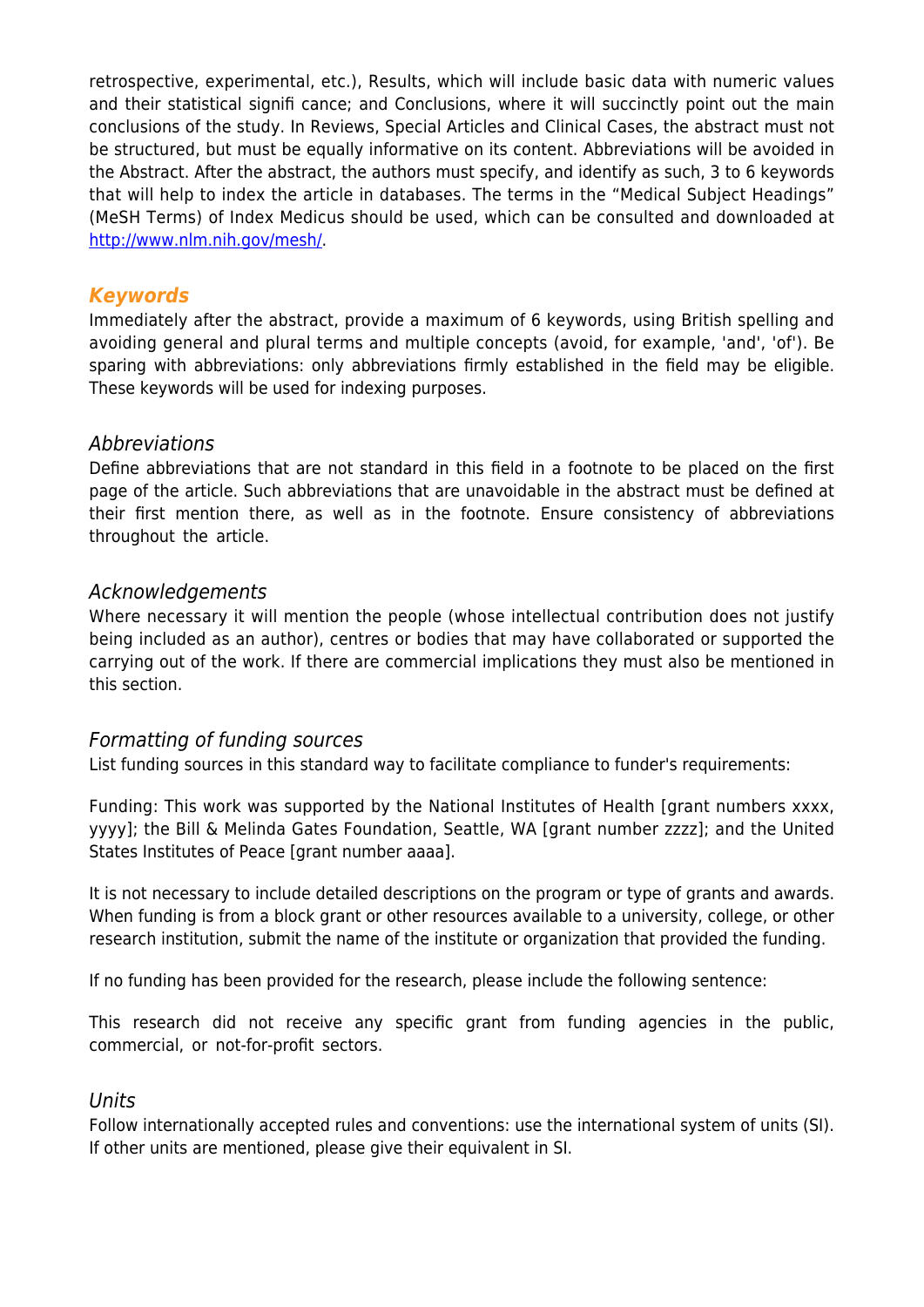# *Artwork*

# Image manipulation

Whilst it is accepted that authors sometimes need to manipulate images for clarity, manipulation for purposes of deception or fraud will be seen as scientific ethical abuse and will be dealt with accordingly. For graphical images, this journal is applying the following policy: no specific feature within an image may be enhanced, obscured, moved, removed, or introduced. Adjustments of brightness, contrast, or color balance are acceptable if and as long as they do not obscure or eliminate any information present in the original. Nonlinear adjustments (e.g. changes to gamma settings) must be disclosed in the figure legend.

# Electronic artwork

General points:

- Make sure you use uniform lettering and sizing of your original artwork.
- Embed the used fonts if the application provides that option.

• Aim to use the following fonts in your illustrations: Arial, Courier, Times New Roman, Symbol, or use fonts that look similar.

- Number the illustrations according to their sequence in the text.
- Use a logical naming convention for your artwork files.
- Provide captions to illustrations separately.
- Size the illustrations close to the desired dimensions of the published version.
- Submit each illustration as a separate file.
- Ensure that color images are accessible to all, including those with impaired color vision.

A detailed *[guide on electronic artwork](https://www.elsevier.com/authors/author-schemas/artwork-and-media-instructions)* is available.

# **You are urged to visit this site; some excerpts from the detailed information are given here.**

Formats

If your electronic artwork is created in a Microsoft Office application (Word, PowerPoint, Excel) then please supply 'as is' in the native document format.

Regardless of the application used other than Microsoft Office, when your electronic artwork is finalized, please 'Save as' or convert the images to one of the following formats (note the resolution requirements for line drawings, halftones, and line/halftone combinations given below):

EPS (or PDF): Vector drawings, embed all used fonts.

TIFF (or JPEG): Color or grayscale photographs (halftones), keep to a minimum of 300 dpi.

TIFF (or JPEG): Bitmapped (pure black & white pixels) line drawings, keep to a minimum of 1000 dpi.

TIFF (or JPEG): Combinations bitmapped line/half-tone (color or grayscale), keep to a minimum of 500 dpi.

# **Please do not:**

• Supply files that are optimized for screen use (e.g., GIF, BMP, PICT, WPG); these typically have a low number of pixels and limited set of colors;

- Supply files that are too low in resolution;
- Submit graphics that are disproportionately large for the content.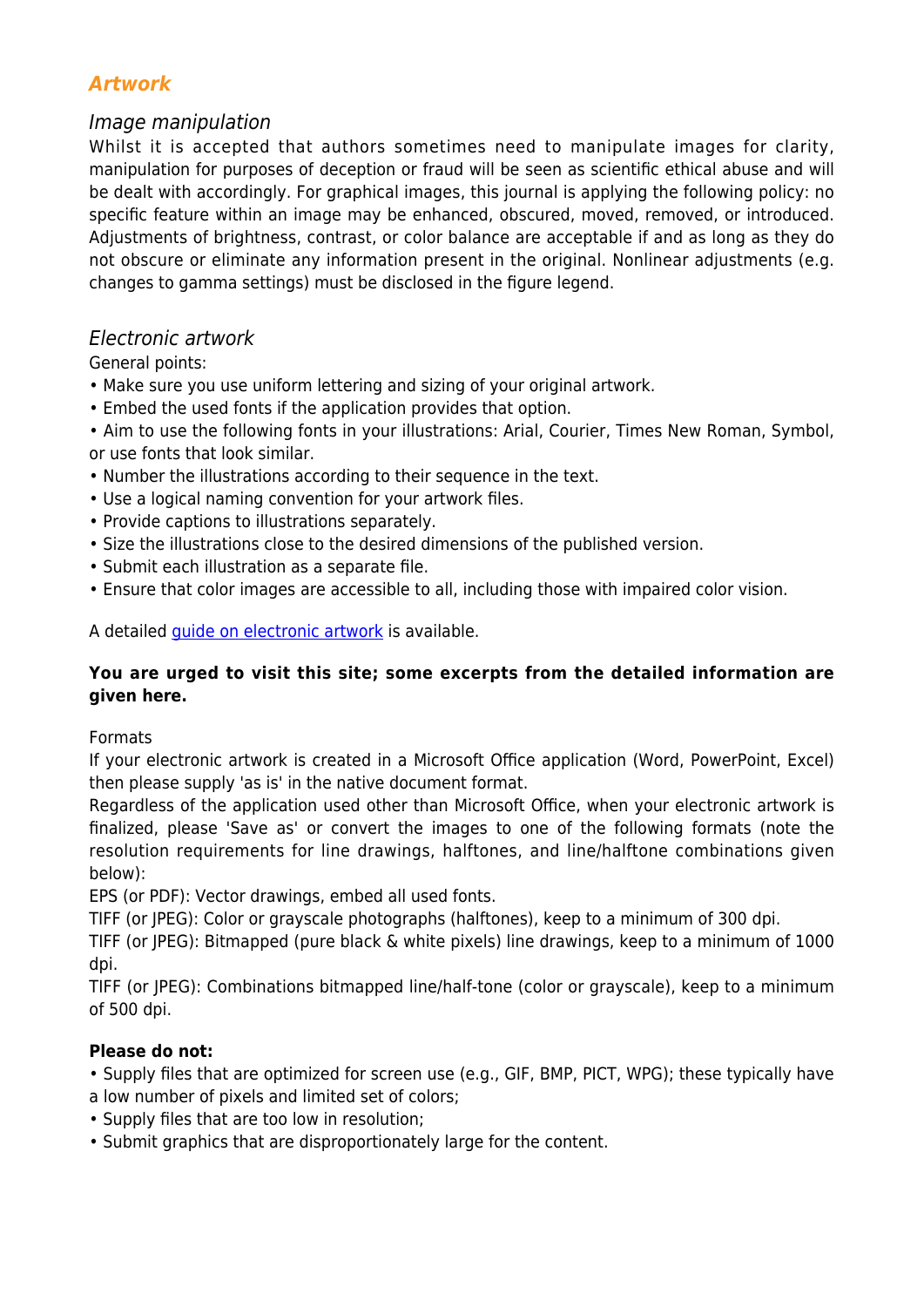# Color artwork

Please make sure that artwork files are in an acceptable format (TIFF (or JPEG), EPS (or PDF) or MS Office files) and with the correct resolution. If, together with your accepted article, you submit usable color figures then Elsevier will ensure, at no additional charge, that these figures will appear in color online (e.g., ScienceDirect and other sites). [Further information on the](https://www.elsevier.com/authors/author-schemas/artwork-and-media-instructions) [preparation of electronic artwork](https://www.elsevier.com/authors/author-schemas/artwork-and-media-instructions).

# Illustration services

[Elsevier's Autor Services](https://webshop.elsevier.com/illustration-services/) offers Illustration Services to authors preparing to submit a manuscript but concerned about the quality of the images accompanying their article. Elsevier's expert illustrators can produce scientific, technical and medical-style images, as well as a full range of charts, tables and graphs. Image 'polishing' is also available, where our illustrators take your image(s) and improve them to a professional standard. Please visit the website to find out more.

# Figure captions

Ensure that each illustration has a caption. Supply captions separately, not attached to the figure. A caption should comprise a brief title (**not** on the figure itself) and a description of the illustration. Keep text in the illustrations themselves to a minimum but explain all symbols and abbreviations used.

# Text graphics

Text graphics may be embedded in the text at the appropriate position. See further under Electronic artwork.

# *Tables*

Please submit tables as editable text and not as images. Tables can be placed either next to the relevant text in the article, or on separate page(s) at the end. Number tables consecutively in accordance with their appearance in the text and place any table notes below the table body. Be sparing in the use of tables and ensure that the data presented in them do not duplicate results described elsewhere in the article. Please avoid using vertical rules and shading in table cells.

# *References*

# Citation in text

Please ensure that every reference cited in the text is also present in the reference list (and vice versa). Any references cited in the abstract must be given in full. Unpublished results and personal communications are not recommended in the reference list, but may be mentioned in the text. If these references are included in the reference list they should follow the standard reference style of the journal and should include a substitution of the publication date with either 'Unpublished results' or 'Personal communication'. Citation of a reference as 'in press' implies that the item has been accepted for publication.

# Reference links

Increased discoverability of research and high quality peer review are ensured by online links to the sources cited. In order to allow us to create links to abstracting and indexing services, such as Scopus, CrossRef and PubMed, please ensure that data provided in the references are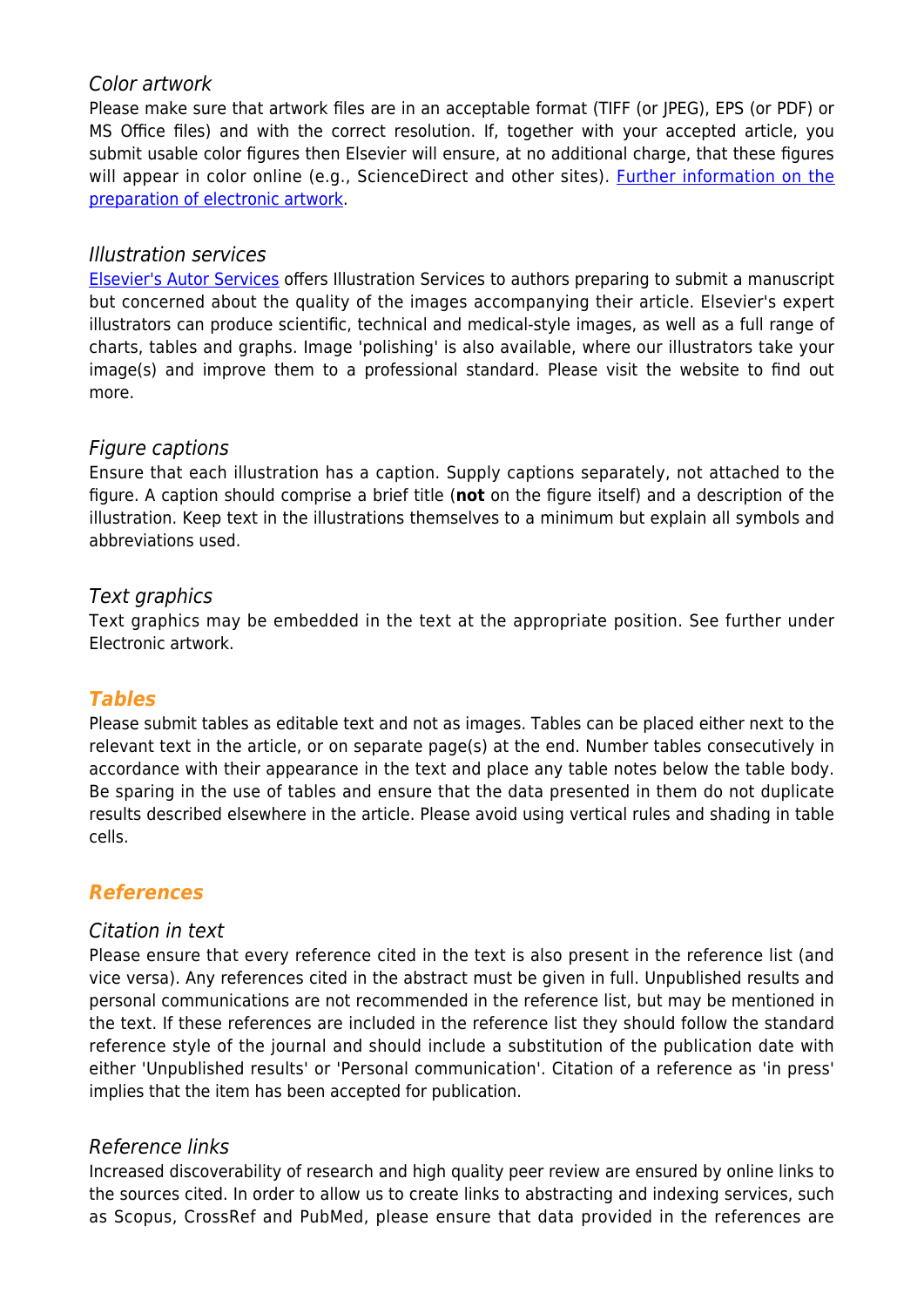correct. Please note that incorrect surnames, journal/book titles, publication year and pagination may prevent link creation. When copying references, please be careful as they may already contain errors. Use of the DOI is highly encouraged.

A DOI is guaranteed never to change, so you can use it as a permanent link to any electronic article. An example of a citation using DOI for an article not yet in an issue is: VanDecar J.C., Russo R.M., James D.E., Ambeh W.B., Franke M. (2003). Aseismic continuation of the Lesser Antilles slab beneath northeastern Venezuela. Journal of Geophysical Research, [https://doi.org/10.1029/2001JB000884.](https://doi.org/10.1029/2001JB000884) Please note the format of such citations should be in the same style as all other references in the paper.

#### Web references

As a minimum, the full URL should be given and the date when the reference was last accessed. Any further information, if known (DOI, author names, dates, reference to a source publication, etc.), should also be given. Web references can be listed separately (e.g., after the reference list) under a different heading if desired, or can be included in the reference list.

#### Data references

This journal encourages you to cite underlying or relevant datasets in your manuscript by citing them in your text and including a data reference in your Reference List. Data references should include the following elements: author name(s), dataset title, data repository, version (where available), year, and global persistent identifier. Add [dataset] immediately before the reference so we can properly identify it as a data reference. This identifier will not appear in your published article.

#### References in a special issue

Please ensure that the words 'this issue' are added to any references in the list (and any citations in the text) to other articles in the same Special Issue.

# Reference management software

Most Elsevier journals have their reference template available in many of the most popular reference management software products. These include all products that support [Citation Style](https://citationstyles.org) [Language styles,](https://citationstyles.org) such as [Mendeley.](https://www.mendeley.com/reference-management/reference-manager/) Using citation plug-ins from these products, authors only need to select the appropriate journal template when preparing their article, after which citations and bibliographies will be automatically formatted in the journal's style. If no template is yet available for this journal, please follow the format of the sample references and citations as shown in this Guide. If you use reference management software, please ensure that you remove all field codes before submitting the electronic manuscript. [More information on how to](https://service.elsevier.com/app/answers/detail/a_id/26093) [remove field codes from different reference management software](https://service.elsevier.com/app/answers/detail/a_id/26093).

# Reference style

These will be presented using Arabic numbers according to their appearance in the text with the corresponding correlative numbering. The article will always show the reference number in superscript, which may or may not be accompanied by the name of the authors; when these are mentioned in the text, if it is a work carried out by two, both are mentioned, and if there are several, the fi rst is mentioned followed by the expression et al. Journal names must be abbreviated in accordance with the style used in Index Medicus, available at: [ftp://nlmpubs.](ftp://nlmpubs.%20nlm.nih.gov/online/journals/ljiweb.pdf) [nlm.nih.gov/online/journals/ljiweb.pdf](ftp://nlmpubs.%20nlm.nih.gov/online/journals/ljiweb.pdf).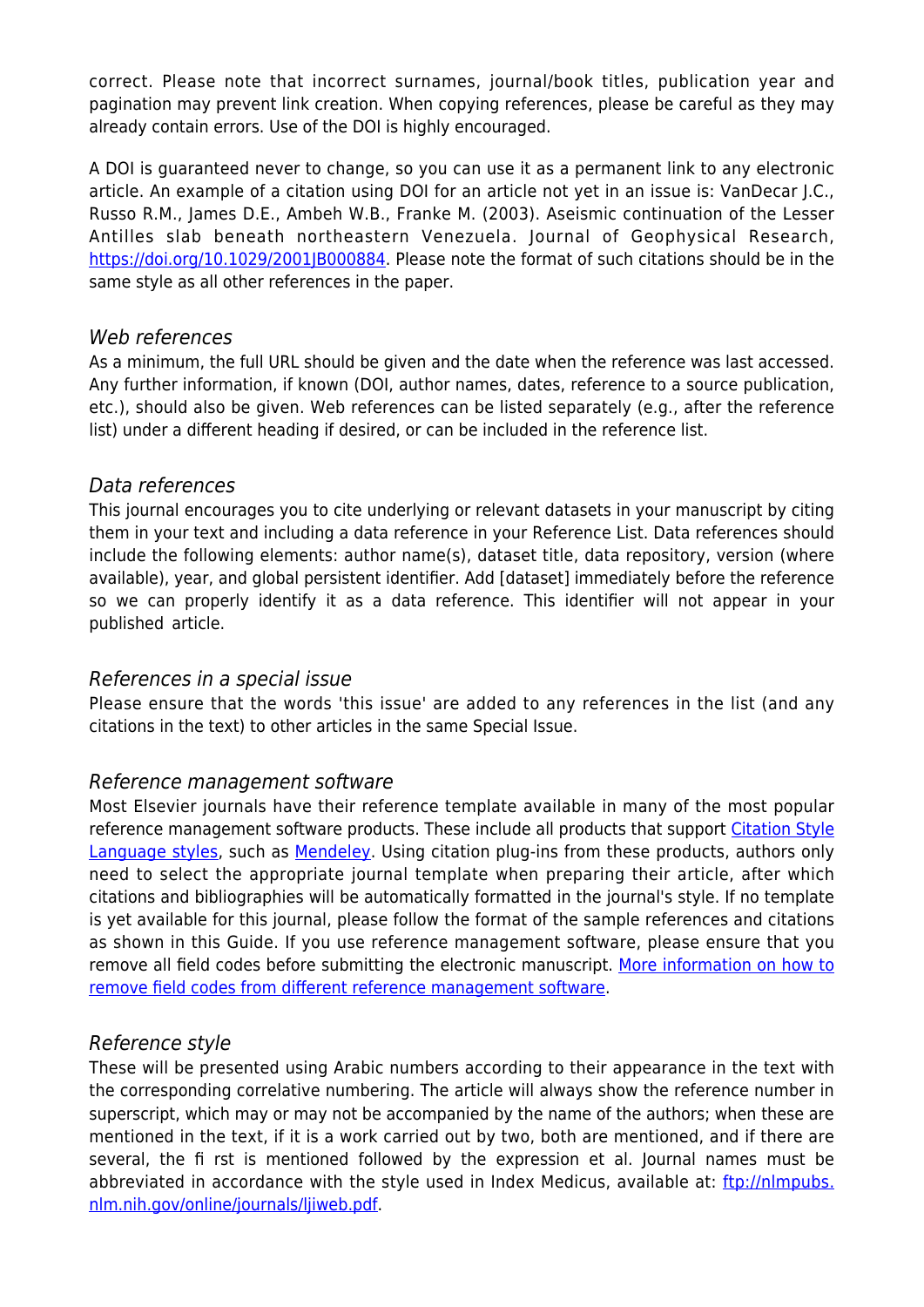If the journal is Spanish and is not found in Index Medicus, it must be abbreviated with the style used in CINDOC, available at: http://dice.cindoc.csic.es/listado revistas.php?letra=A. If the journal is Latin American and is not found in Index Medicus, it must be abbreviated in accordance with the style used in Latindex, available at: [http://www.latindex.unam.mx/.](http://www.latindex.unam.mx/)

Wherever possible, the inclusion of text books or minutes of meetings as references must be avoided. The use of imprecise phrases as bibliographic references will be avoided and phrases Instructions for authors such as "unpublished observations" or "personal communication" may not be used, but they can be mentioned between parentheses within the text. The bibliographic references must be checked by comparing with the original documents, always indicating the initial and final page of the reference.

The format of the references must follow the rules adopted by the International Committee of Medical Journal Editors ([http://](http://%20www.icmje.org) [www.icmje.org](http://%20www.icmje.org)).

The examples shown below are some of the those most commonly used:

#### 1.1.Journal Article

Surname and initials of name separated by commas. All authors will be mentioned if there are 6 or less, placing only a comma between them, and a full stop after the last author. If there are 7 or more, only mention the first 6 and add the expression et al. Then include the title of the work in the original language and a full stop, abbreviated name of the journal, also followed by a full stop, year of publication followed by a semi-colon, volume number followed by a colon, and first and last page number of the article, separated by a hyphen.

1.1.1. Standard journal article with less than 6 authors Robles Gil MC, Muñoz Marín D, Olcina Camacho GJ, Timón Andrada R, Maynar Mariño M. Modificaciones de la composición corporal de mujeres pre y posmenopáusicas sometidas a un programa de aeróbic. Apunts Med Esport. 2010;45:3–7.

1.1.2. Standard journal article with more than 6 authors Ayán C, Molina AJ, García H, González G, Álvarez MJ, Fernández T, et al. Efecto de una modifi cación reglamentaria en la incidencia de lesiones en lucha leonesa. Apunts Med Esport. 2010;45:17–22.

#### 1.1.3. Supplement Volume Article

Del Río C, Biondo S, Martí-Ragué J. Incontinencia fecal. Valoración del paciente. Tratamientos clásicos. Cir Esp. 2005;78 Supl 3:34-40.

# 1.1.4. Article in pre-publication with DOI

Hägglund M, Waldén M, Til L, Pruna R. The importance of epidemiological research in sports medicine. Apunts Med Esport. 2010. [doi:10.1016/j.apunts.2010.02.006.](doi:10.1016/j.apunts.2010.02.006)

# 1.1.5. Article in print

Drobnic F. Síntomas de vías respiratorias altas y normative antidopaje de 2010. La pseudoefedrina: camino de ida y vuelta. Apunts Med Esport. In print 2010.

# 1.1.6. The author is an organisation

Serveis Mèdics Futbol Club Barcelona. Guía de Práctica Clínica de las lesiones musculares. Epidemiología, diagnóstico, tratamiento y prevención Versión 4.5 (9 de febrero de 2009). Apunts Med Esport. 2009;164:179-203.

1.1.7. Individual and organisation, both are authors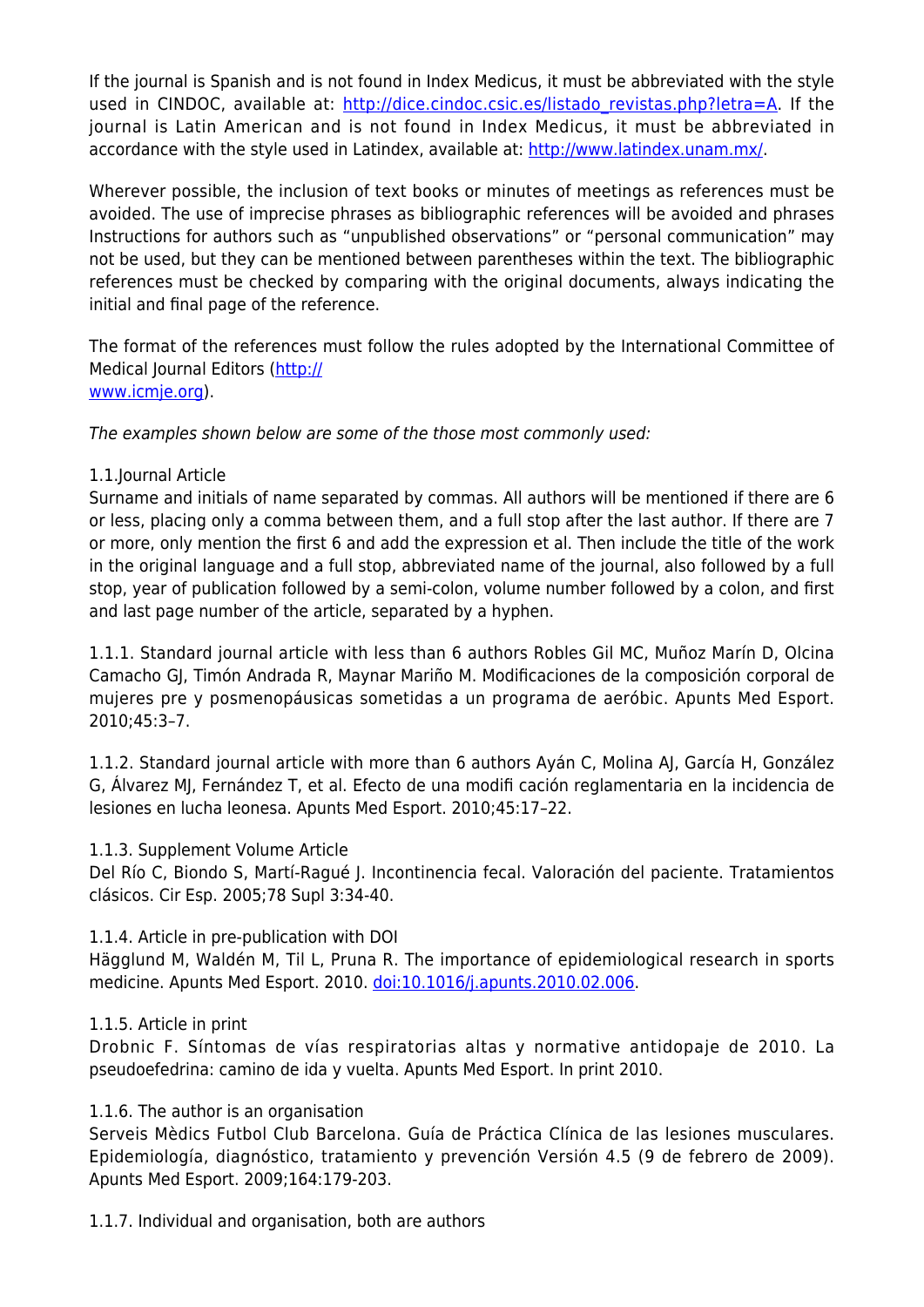Vallancien G, Emberton M, Harving N, Van Moorselaar RJ; Alf-One Study Group. Sexual dysfunction in 1,274 European men suffering from lower urinary tract symptoms. J Urol. 2003;169:2257-61.

1.1.8. No author

21st century heart solution may have a sting in the tail. BMJ. 2002;325:184.

1.1.9. Volume with a supplement

Geraud G, Spierings EL, Keywood C. Tolerability and safety of frovatriptan with short- and longterm use for treatment of migraine and in comparison with sumatriptan. Headache. 2002;42 Suppl 2:S93-9.

1.1.10. Journal issue with a supplement

Glauser TA. Integrating clinical trial data into clinical practice. Neurology. 2002;58(12 Suppl 7):S6-12.

1.2. Book and book chapters

1.2.1. Complete book

1.2.1.1. Authors as editors

Mvoelkel NF, MacNee W, editors. Chronic obstructive lung diseases. Hamilton: BC Decker Inc.; 2002.

1.2.1.2. Personal Author(s) (not editors)

Murray PR, Rosenthal KS, Kobayashi GS, Pfaller MA. Medical microbiology. 4th ed. St. Louis: Mosby; 2002.

1.2.1.3. Authors and different editors

Breedlove GK, Schorfheide AM. Adolescent pregnancy. 2nd ed. Wieczorek RR, editor. White Plains (NY): March of Dimes Education Services; 2001.

#### 1.2.1.4. Organisation as author

Royal Adelaide Hospital; University of Adelaide, Department of Clinical Nursing. Compendium of nursing research and practice development, 1999-2000. Adelaide (Australia): Adelaide University; 2001.

#### 1.2.2. Book chapter

Weibel ER. The structural basis of lung function. En: West JB, editor. Respiratory physiology: people and ideas. New York: Oxford University Press; 1996; p. 3-46.

#### 1.3. Documents in electronic format

1.3.1. Standard article in electronic format Morse SS. Factors in the emergence of infectious diseases. Emerg Infect Dis [electronic journal] 1995;1 [consulted 05-06-1996]: Available at: [http://www. cdc.gov/ncidod/EID/eid.htm](http://www.%20cdc.gov/ncidod/EID/eid.htm)

#### 1.3.2. CD-ROM

Anderson SC, Poulsen KB. Anderson's electronic atlas of hematology [CD-ROM]. Philadelphia: Lippincott Williams & Wilkins; 2002.

#### 1.3.3. Internet site (page)

Cancer-Pain.org [internet page]. New York: Association of Cancer Online Resources, Inc.; c2000-01 [updated 16 Mayo 2002; quoted 9 Jul 2002]. Available at: [http://www.cancerpain.org/.](http://www.cancerpain.org/)

1.4. Other published material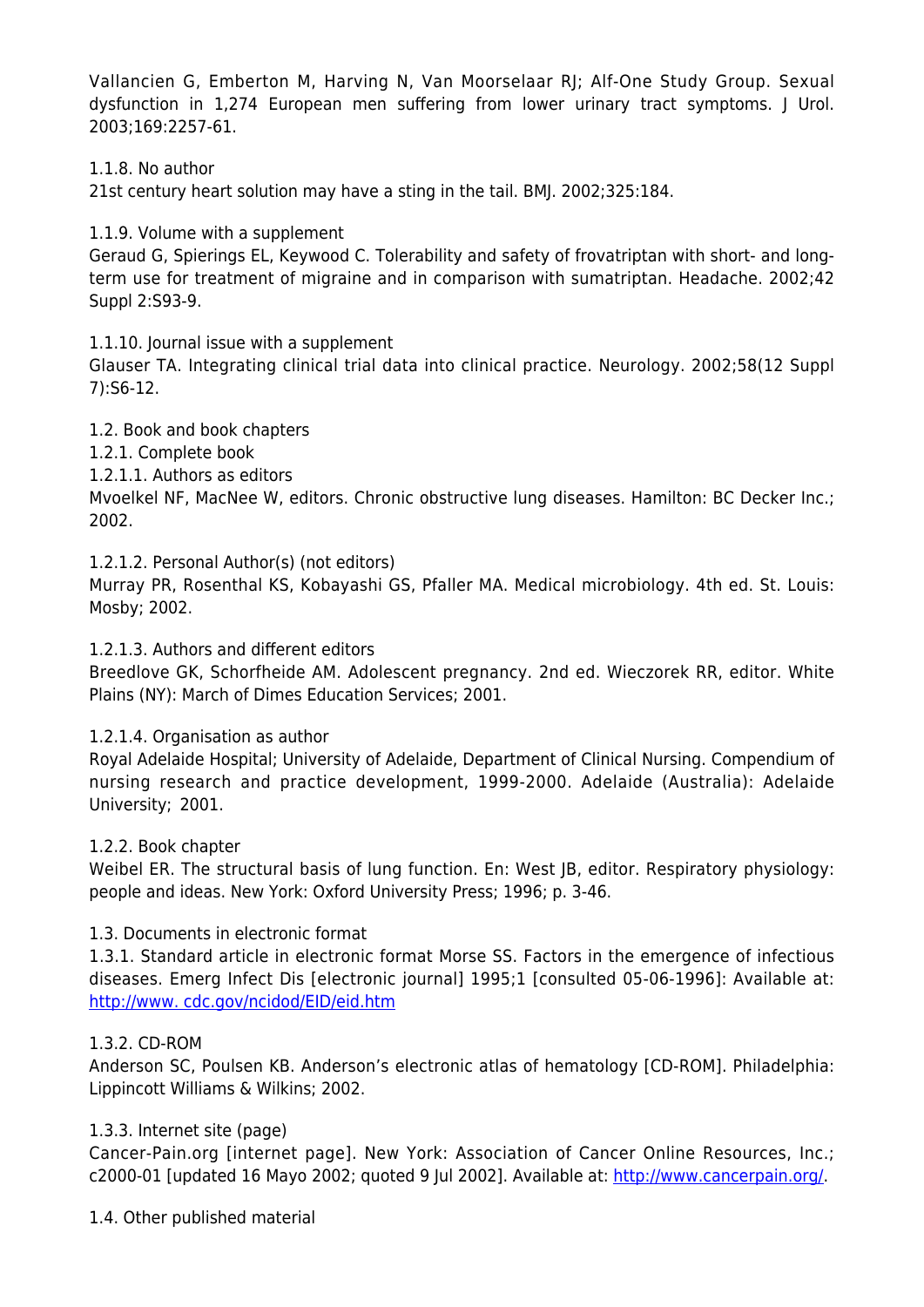1.4.1. Conference proceedings. Harnden P, Joffe JK, Jones WG, editors. Germ cell tumours V. Proceedings of the 5th Germ Cell Tumour Conference; 2001 Sep 13-15; Leeds, UK. New York: Springer; 2002.

#### Journal abbreviations source

Journal names should be abbreviated according to the [List of Title Word Abbreviations](https://www.issn.org/services/online-services/access-to-the-ltwa/).

# *Video*

Elsevier accepts video material and animation sequences to support and enhance your scientific research. Authors who have video or animation files that they wish to submit with their article are strongly encouraged to include links to these within the body of the article. This can be done in the same way as a figure or table by referring to the video or animation content and noting in the body text where it should be placed. All submitted files should be properly labeled so that they directly relate to the video file's content. In order to ensure that your video or animation material is directly usable, please provide the file in one of our recommended file formats with a preferred maximum size of 150 MB per file, 1 GB in total. Video and animation files supplied will be published online in the electronic version of your article in Elsevier Web products, including **ScienceDirect**. Please supply 'stills' with your files: you can choose any frame from the video or animation or make a separate image. These will be used instead of standard icons and will personalize the link to your video data. For more detailed instructions please visit our [video instruction pages](https://www.elsevier.com/authors/author-schemas/artwork-and-media-instructions). Note: since video and animation cannot be embedded in the print version of the journal, please provide text for both the electronic and the print version for the portions of the article that refer to this content.

# *Data visualization*

Include interactive data visualizations in your publication and let your readers interact and engage more closely with your research. Follow the instructions [here](https://www.elsevier.com/authors/tools-and-resources/data-visualization) to find out about available data visualization options and how to include them with your article.

# *Supplementary material*

Supplementary material such as applications, images and sound clips, can be published with your article to enhance it. Submitted supplementary items are published exactly as they are received (Excel or PowerPoint files will appear as such online). Please submit your material together with the article and supply a concise, descriptive caption for each supplementary file. If you wish to make changes to supplementary material during any stage of the process, please make sure to provide an updated file. Do not annotate any corrections on a previous version. Please switch off the 'Track Changes' option in Microsoft Office files as these will appear in the published version.

# *RESEARCH DATA*

This journal encourages and enables you to share data that supports your research publication where appropriate, and enables you to interlink the data with your published articles. Research data refers to the results of observations or experimentation that validate research findings. To facilitate reproducibility and data reuse, this journal also encourages you to share your software, code, models, algorithms, protocols, methods and other useful materials related to the project.

Below are a number of ways in which you can associate data with your article or make a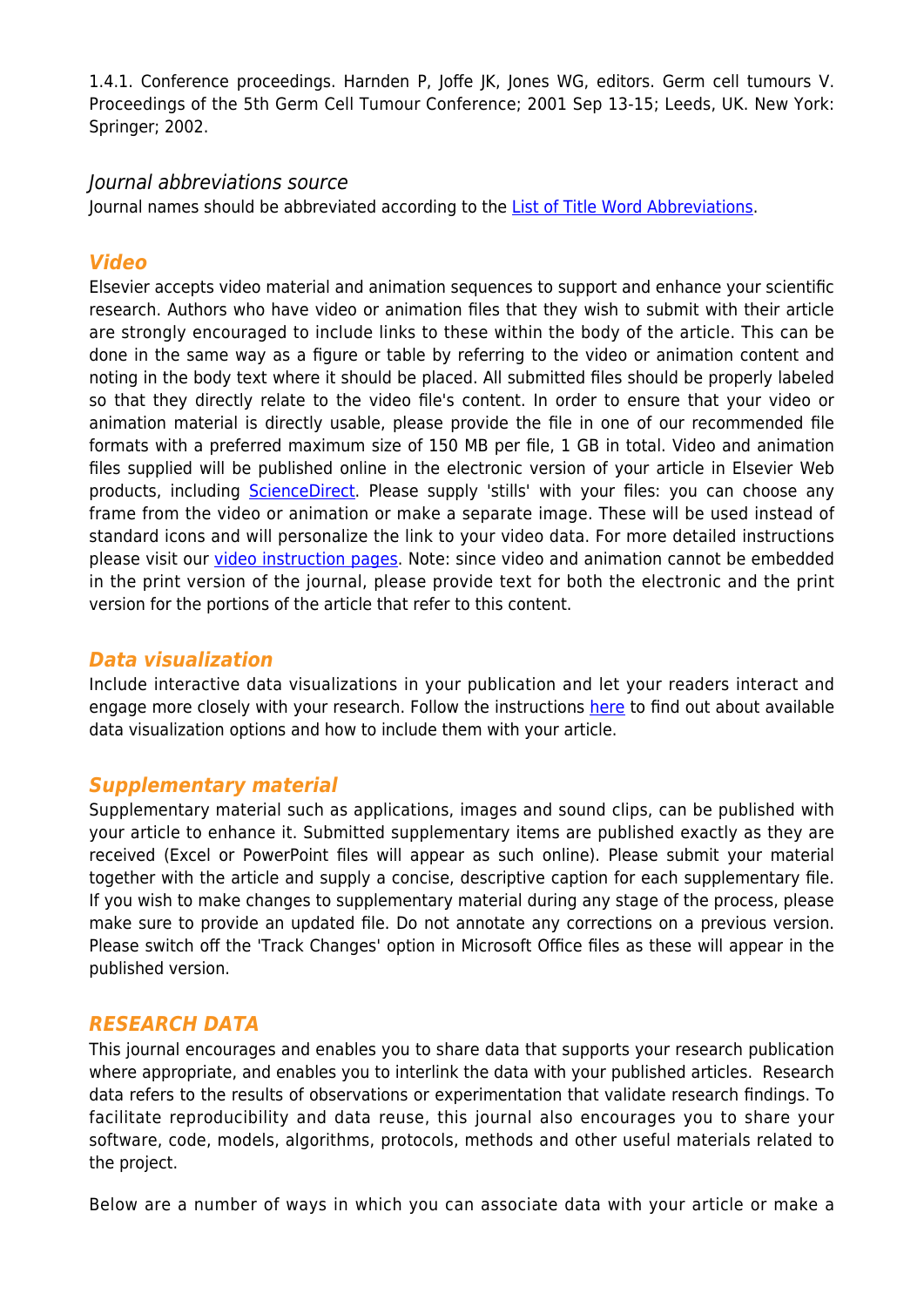statement about the availability of your data when submitting your manuscript. If you are sharing data in one of these ways, you are encouraged to cite the data in your manuscript and reference list. Please refer to the "References" section for more information about data citation. For more information on depositing, sharing and using research data and other relevant research materials, visit the [research data page](https://www.elsevier.com/authors/author-resources/research-data).

# *Data linking*

If you have made your research data available in a data repository, you can link your article directly to the dataset. Elsevier collaborates with a number of repositories to link articles on ScienceDirect with relevant repositories, giving readers access to underlying data that give them a better understanding of the research described.

There are different ways to link your datasets to your article. When available, you can directly link your dataset to your article by providing the relevant information in the submission system. For more information, visit the [database linking page.](https://www.elsevier.com/authors/tools-and-resources/research-data/data-base-linking)

For [supported data repositories](https://www.elsevier.com/authors/tools-and-resources/research-data/data-base-linking#repositories) a repository banner will automatically appear next to your published article on ScienceDirect.

In addition, you can link to relevant data or entities through identifiers within the text of your manuscript, using the following format: Database: xxxx (e.g., TAIR: AT1G01020; CCDC: 734053; PDB: 1XFN).

# *Data in Brief*

You have the option of converting any or all parts of your supplementary or additional raw data into a data article published in Data in Brief. A data article is a new kind of article that ensures that your data are actively reviewed, curated, formatted, indexed, given a DOI and made publicly available to all upon publication (watch this [video](https://www.journals.elsevier.com/data-in-brief/about-data-in-brief/video-discover-the-benefits-of-publishing-your-research-data) describing the benefits of publishing your data article in Data in Brief). You are encouraged to submit your article for Data in Brief as an additional item directly alongside the revised version of your manuscript. If your research article is accepted, your data article will automatically be transferred over to Data in Brief where it will be editorially reviewed, published open access and linked to your research article on ScienceDirect. Please note an [open access fee](https://www.elsevier.com/journals/data-in-brief/2352-3409/open-access-journal) is payable for publication in Data in Brief. Full details can be found on the [Data in Brief website](http://www.journals.elsevier.com/data-in-brief). Please use [this template](https://www.elsevier.com/__data/assets/word_doc/0004/215779/Datainbrief_template.docx) to write your Data in Brief data article.

# **AFTER ACCEPTANCE**

# *Proofs*

One set of page proofs (as PDF files) will be sent by e-mail to the corresponding author (if we do not have an e-mail address then paper proofs will be sent by post) or a link will be provided in the e-mail so that authors can download the files themselves. To ensure a fast publication process of the article, we kindly ask authors to provide us with their proof corrections within two days. Elsevier now provides authors with PDF proofs which can be annotated; for this you will need to [download the free Adobe Reader](https://get.adobe.com/reader), version 9 (or higher). Instructions on how to annotate PDF files will accompany the proofs (also given online). The exact system requirements are given at the [Adobe site.](https://helpx.adobe.com/reader/system-requirements.html)

If you do not wish to use the PDF annotations function, you may list the corrections (including replies to the Query Form) and return them to Elsevier in an e-mail. Please list your corrections quoting line number. If, for any reason, this is not possible, then mark the corrections and any